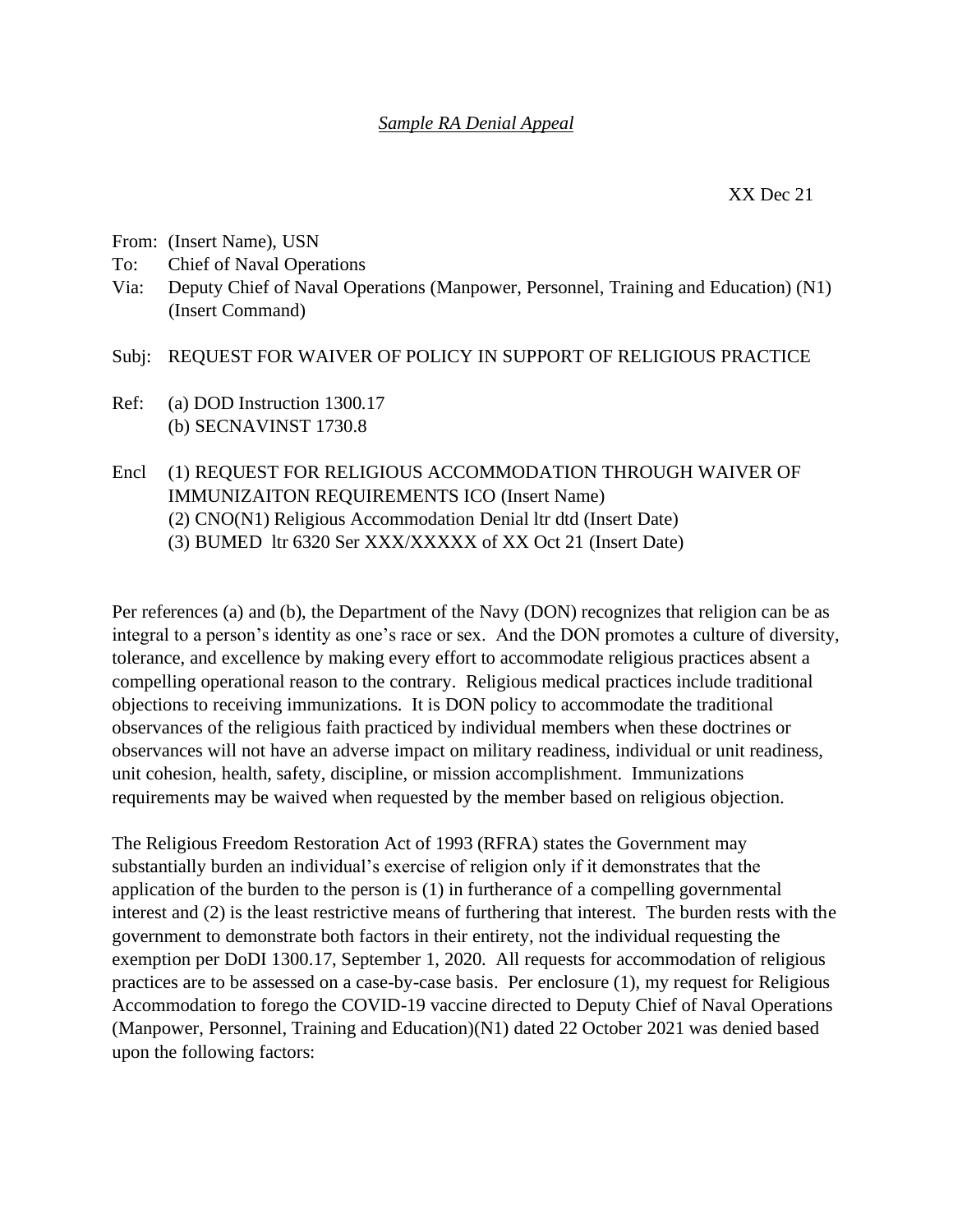- 1. Predictable and detrimental effect on my readiness and the readiness of the Sailors who serve alongside me in both operational and non-operational environments, specifically disease prevention and non-battle injury; and
- 2. Due to close proximity in living and workspace of my shipmates, the COVID-19 vaccine is the least restrictive means available to preserve military readiness, mission accomplishment and the health and safety of military service members.

The denial of religious accommodation letter I received is identical to the denial letters received by (insert number) others sailors in the command. Each of us submitted distinct, personal accounts of our religious practices and the method by which receipt of the COVID-19 vaccine would violate those tenets. The form-like denial letter implies the blanket denial of religious accommodations regardless of factors articulated in our initial requests. Blanket denial of religious accommodations violates military service member religious liberties and the right to case-by-case consideration and review as specified in DoDI 1300.17.

The freedom of religion is a fundamental right of paramount importance, expressly protected by federal law. RFRA prohibits the federal government from substantially burdening any aspect of religious observance or practice, unless imposition of that burden on a particular religious adherent satisfies strict scrutiny. The federal government must demonstrate in my situation that the COVID-19 vaccine is the least restrictive means of achieving a compelling government interest. Only those interests of the highest order can outweigh legitimate claims to the free exercise of religion and must be applied to the particular adherent (case-by-case). Even if the federal government could show the necessary interest, it would also have to show that its chosen restriction on free exercise of religion is the least restrictive means of achieving that interest. Stating that I do not clearly articulate my objections through my personal statement is in direct opposition to my sincerely held religious beliefs. Under the required legal analysis, the government must show it cannot accommodate the religious adherent while achieving its interest through a viable alternative. *See enclosures, Executive Order 13798 of May 4, 2017, Federal Register/Vol. 82, No. 88/Tuesday, May 9, 2017/Presidential Documents* and *Department of Justice [OLP Docket No. 165] Federal Law Protections for Religious Liberty, Federal Register/Vo. 82, No. 206/Thursday, October 26, 2017/Notices.*

CNO(N1)'s denial letter of (insert date) failed to consider any viable alternative to achieve the mission and/or accommodate my religious freedoms and practices. After the first confirmed case of COVID-19 virus in the United States on 20 January 2020 to the 11 December 2020 emergency use authorization for a COVID-19 vaccine, I have completed the following military operations/requirements:

1. 2. 3. 4. 5. etc…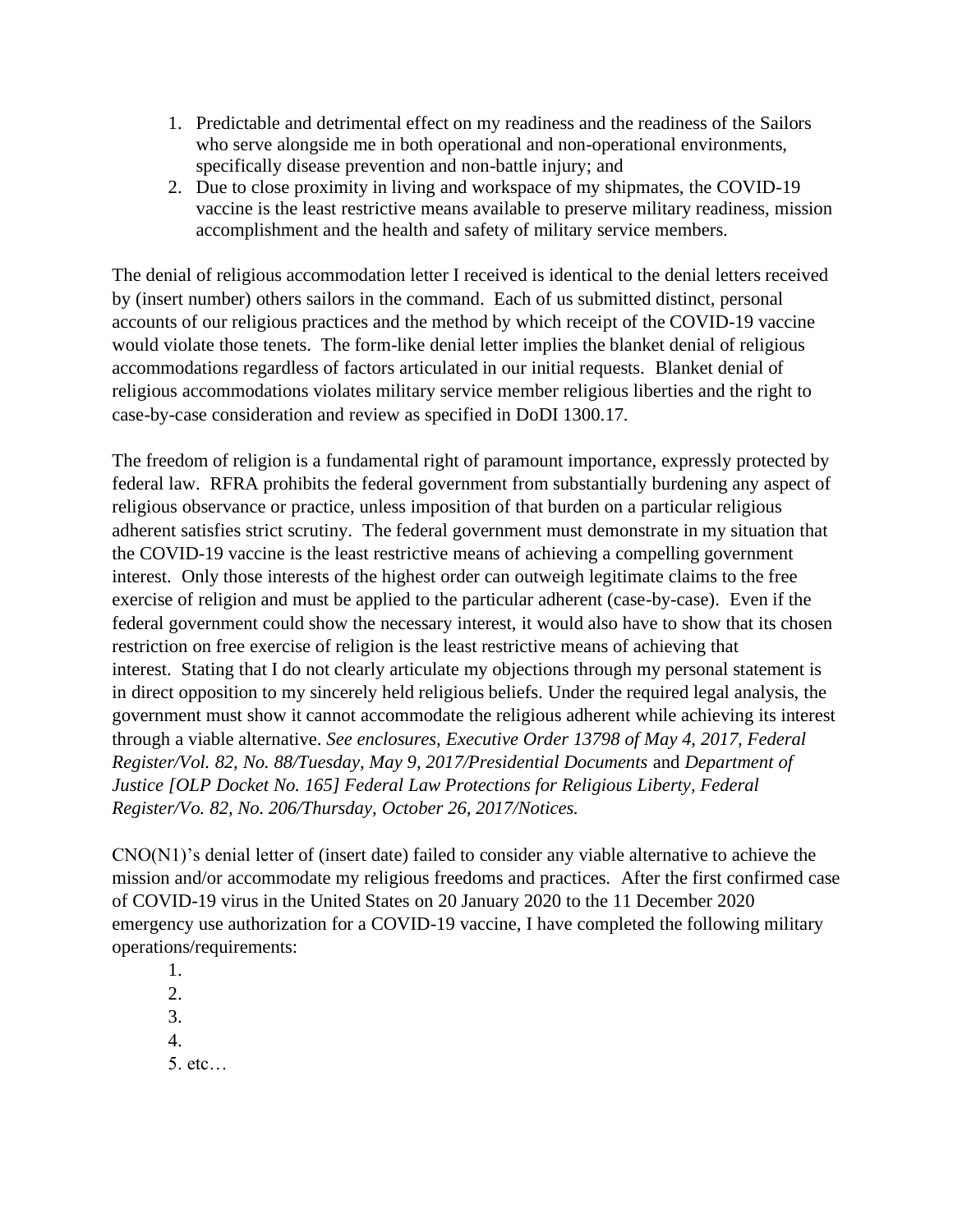For almost a year, my command continued to execute mission requirements during the COVID-19 pandemic without a vaccine. The force health protection protocol alone is a less restrictive means of furthering the government's compelling interest without infringing upon my religious freedoms. Our command requires masks for unvaccinated sailors, optional masking for all other command members, social distancing and weekly testing of unvaccinated members. In addition, since the introduction of Emergency Use Authorization COVID-19 vaccines to the U.S. market, (insert number) sailors at my command have been fully vaccinated leaving only (insert number) sailors, including myself, unvaccinated. The additional factor of (insert number)% of command vaccination further reduces the risks of COVID-19 infection and spread throughout the command ensuring military readiness and health and safety requirements for units and individuals. The COVID-19 virus currently has a mortality rate of approximately 1.6% in the United States which predominantly affects individual's age 65 years + and individuals with comorbidities such as obesity, smoking, heart conditions, diabetes and kidney disease. The majority of my command, to include myself, does not fall within the scope of those individuals most likely to succumb to COVID-19 which further highlights the low risk to health and safety, non-battle injury and/or military readiness if I do not receive a COVID-19 vaccine. Within Navy Active Duty and Reserve, there have been over 49,546 confirmed cases of COVID, of which 49,118 have recovered, with 491 active cases, and 16 fatally succumbed. The current survival rate for Navy Active and Reserve 99.97%; or stated as a fatality rate, .0003%. Currently, COVID death rates for military members is far lower than death resulting from suicide, heart attacks and/or influenza.

In addition, on (insert date), I had a confirmed case of COVID-19 viral infection. I have a natural immunity to COVID-19 that supersedes the artificial immunity created by the COVID-19 vaccine. Studies support the conclusion that natural immunity derived from prior COVID-19 infection confers longer lasting and stronger protection against infection, symptomatic disease and hospitalization caused by the Delta variant of SARS-CoV-2 compared to the Pfizer two-dose vaccine induced immunity. In comparison, vaccines had over 13-fold increased risk of breakthrough infection with the Delta variant compared to those individuals previously infected. Proof of serological immunity is a traditionally-accepted contraindication for and administrative exemption to many infectious diseases. Proof of recovery from a prior COVID-19 infection is a less restrictive means of furtherance of a compelling government interest.

Unit cohesion and good order and discipline are unaffected by my vaccination status at the command. The medical status of individuals is a private matter that is not supposed to be disclosed to the command at large. All military members may wear a mask for personal protection even if fully vaccinated in light of personal health protection. It is well-established that even individuals who have been fully vaccinated against COVID-19 may still contract and spread the virus, therefore sailors may choose to wear a mask regardless of vaccination status. Individuals who chose to receive a COVID-19 vaccination did so to protect their individual health and have put their confidence in the efficacy and effectiveness of the vaccine to protect them from contracting the virus or reducing the effects of the virus, if contracted. The vaccination status of co-workers is not an issue within our command.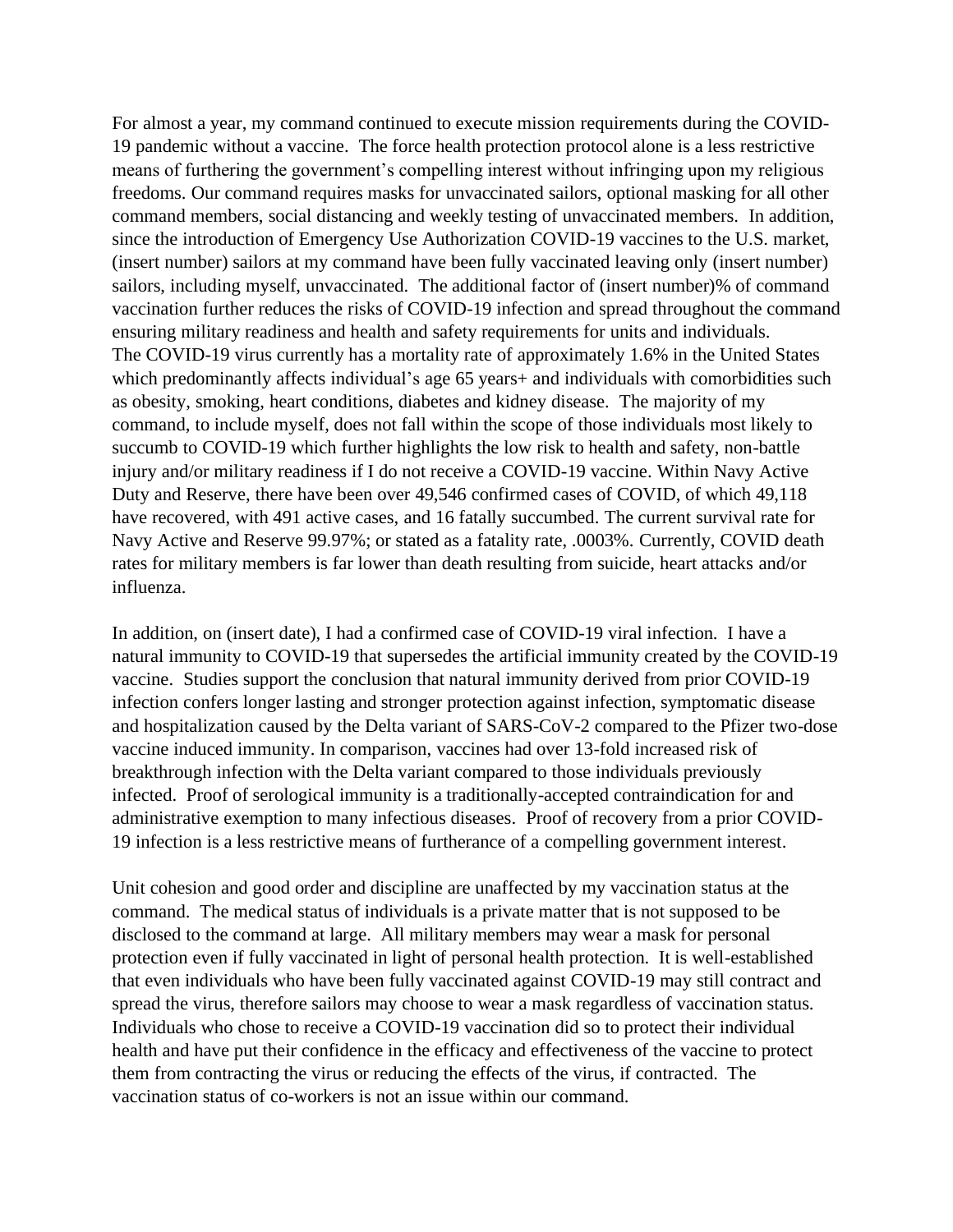Many service members with other vaccine waivers (i.e. influenza) are still permitted to remain in military service and maintain worldwide deploy-ability. If the Navy chooses to deem me worldwide non-deployable, such a decision would be inconsistent with other vaccine waiver cases. Separating me from Naval service based upon the false allegation of disobeying a lawful order would negatively impact command readiness, result in the loss of the Navy's investment in my training and the expertise I possess. The loss of my contribution to the command would result in a great loss to my command's readiness and the Navy as a whole.

The BUMED form denial letter cites the outbreak on USS THEODORE ROOSEVELT as a basis for recommendation of denial of my request for religious accommodation. Clarification is required for the incident as follows: the outbreak on USS THEODORE ROOSEVELT occurred one week before the DOD COVID-19 Task Force was established and prior to the initiation of "15 days to slow the spread", POTUS' national emergency declaration, and SECDEF's elevation of the Health Protection Level. The USS THEODORE ROOSEVELT outbreak occurred almost two years ago and prior to the initiation of Force Health Protection guidelines. To utilize the USS THEODORE ROOSEVELT outbreak as justification for denial of my request for religious accommodation lacks relevancy and is not germane to the current COVID-19 environment. BUMED's form denial letter did not consider my specific work environment when conducting the operational risk assessment, as required. My current position as (insert employment information) does not require me to work or reside in close quarters with others, interact with foreign travel contacts or contractors, or engage in extensive travel outside of the state or country. When compared to other sailors' BUMED letters, the letters are identical aside from the correspondence serial number and the greeting. Because of the form letter utilized by BUMED and lack of information pertaining to my specific work environment, it is legitimate to assume BUMED did not conduct an individual review of my circumstances prior to recommending denial of my request for religious accommodation.

On (insert date), I received counseling that required me to "become fully vaccinated with a COVID-19 vaccine that has received full licensing from the Food and Drug Administration (FDA), in accordance with FDA approved labeling and guidance no later than (insert date). The order went on to say, "voluntary immunization with a COVID-19 vaccine under FDA Emergency Use Authorization or World Health Organization Emergency use listing…constitutes compliance with this order." This language is consistent with the SECDEF guidance issued 24 August 2021 and other subsequent guidance published by many other subordinate agencies. The next sentence states, "This is a lawful order." I agree that the order is lawful in that the military does have the authority to mandate FDA-approved vaccines for military personnel, and the order mandates me to get the FDA-approved version of the vaccine. However, the FDA-approved vaccine is not available (to my knowledge) anywhere in the United States. While this is a lawful order, it is an order that cannot be physically executed. Under current marketing of COVID-19 vaccines, I only have access to Pfizer-BioNTech COVID-19 vaccine, Moderna or Jansen (Johnson & Johnson) which are all currently under EUA. At this time, I do not elect to receive an EUA vaccine on a volunteer basis.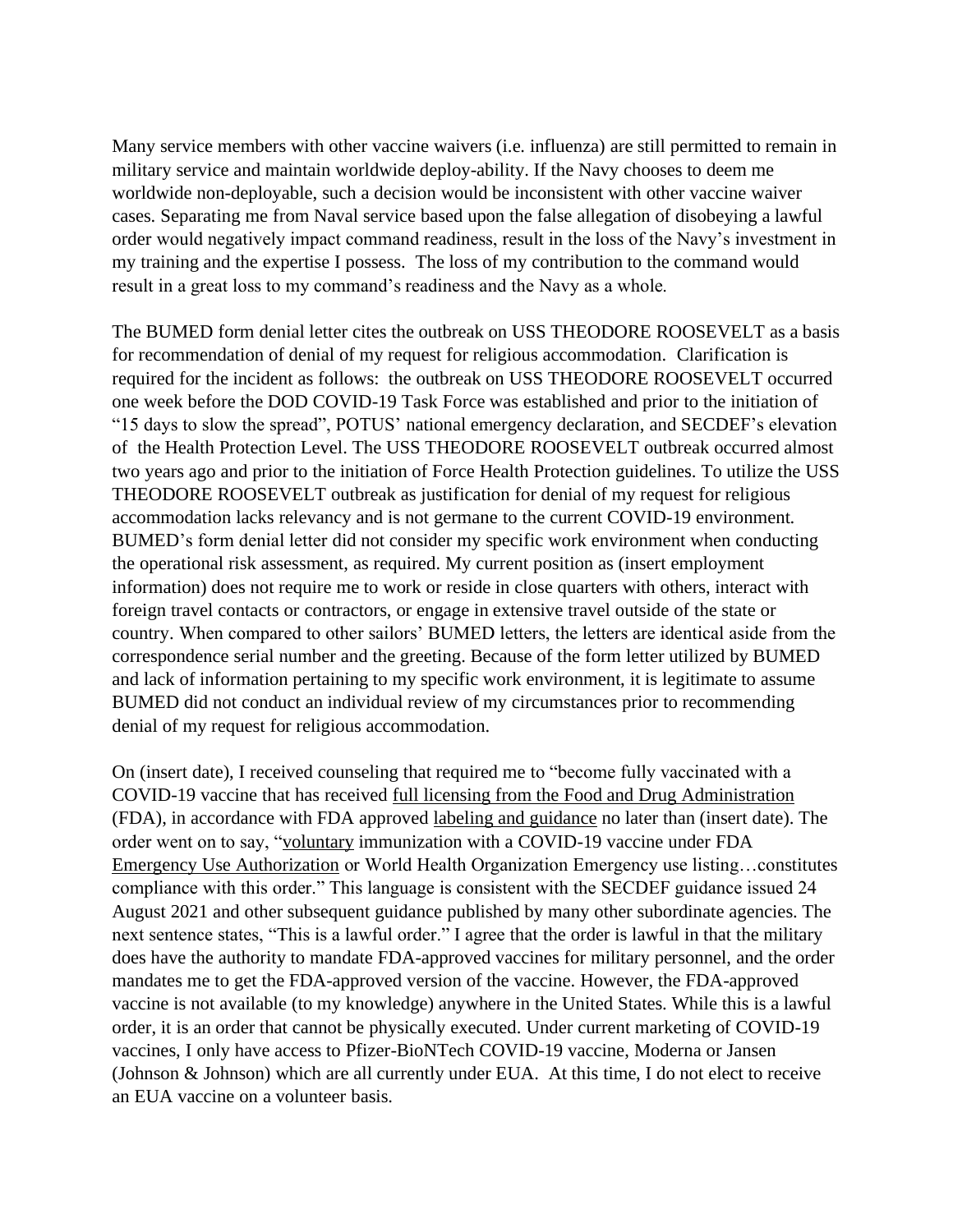BioNTech Manufacturing GmbH (in partnership with Pfizer, Inc.) received FDAlicensure/approval on August 23, 2021. Pfizer, Inc. received EUA for its vaccine, Pfizer-BioNTech COVID-19 Vaccine, on December 11, 2020 and remains under EUA to date. There are multiple legally-binding FDA and Pfizer documents associated with these two products, and the language in these documents consistently confirms that Comirnaty is the only FDA-approved vaccine; Pfizer-BioNTech is still administered under an EUA and is NOT an FDA-approved vaccine. Both statements may be verified in multiple places on the FDA website to include the recent 9 December 2021 letter from the FDA to Pfizer, Inc. and the daily updated Pfizer-BioNTech/Comirnaty Patient Fact Sheet. Highlights from this document include (but are not limited to): - On five different occasions, including in paragraph 1, the document uses the word "unapproved" when referring to the Pfizer-BioNTech COVID-19 vaccine. This language is legally unambiguous in nature and verifies that the vaccine is not FDA-approved.

In addition, the FDA letter to Pfizer, Inc. contains several dozen references to the words "authorized," "EUA," or "emergency use," all of which refer to authorization and administration under an EUA when referring to the Pfizer-BioNTech COVID-19 vaccine. There is not one reference to the word "approved," "licensed" or "FDA-approval" when referring to the Pfizer-BioNTech COVID-19 Vaccine. Those references are only found when directly referring to Comirnaty for ages 16 and over. The letter requires certain items to be briefed to recipients of the Pfizer-BioNTech COVID-19 vaccine, specifically "As the vaccination provider, you must communicate to the recipient or their caregiver, information consistent with the 'Vaccine Information Fact Sheet for Recipients and Caregivers' (and provide a copy or direct the individual to the website www.cvdvaccine.com to obtain the Vaccine Information Fact Sheet) prior to the individual receiving each dose of the Pfizer-BioNTech COVID-19 Vaccine, including:

- 1. FDA has authorized the emergency use of the Pfizer-BioNTech COVID-19 Vaccine, which is not an FDA-approved vaccine.
- 2. The recipient or their caregiver has the option to accept or refuse Pfizer-BioNTech COVID-19 Vaccine." This clearly verifies that the Pfizer-BioNTech vaccine is NOT FDA approved, and that recipients have the right to refuse Pfizer-BioNTech.

This document further verifies that Pfizer-BioNTech COVID-19 Vaccine is NOT FDA-approved and verifies that it is "legally distinct with certain differences" in comparison to the BioNTech Manufacturing GmbH vaccine "Comirnaty." The document also states that Comirnaty is not available in the U.S. The Summary Basis for Regulatory Action dated, 8, November 2021, clearly states "In the U.S., there are no licensed vaccines or anti-viral drugs for the prevention of COVID-19." The National Institute of Health (NIH) Daily Med website (dailymed.nlm.nih.gov) lists the Marketing Start AND End Date for Comirnaty as August 23, 2021 implying the vaccine was only available on the date of licensure by the FDA. My personal attempts to secure the Comirnaty vaccine at my local Military Treatment Facility has been met with negative results.

On 14 September 2021, The Assistant SEDEF office published a memo with the subject "Mandatory Vaccination of Service Members using the Pfizer-BioNTech COVID19 and Comirnaty COVID-19 Vaccines." This memo claims that Pfizer-BioNTech and Comirnaty are